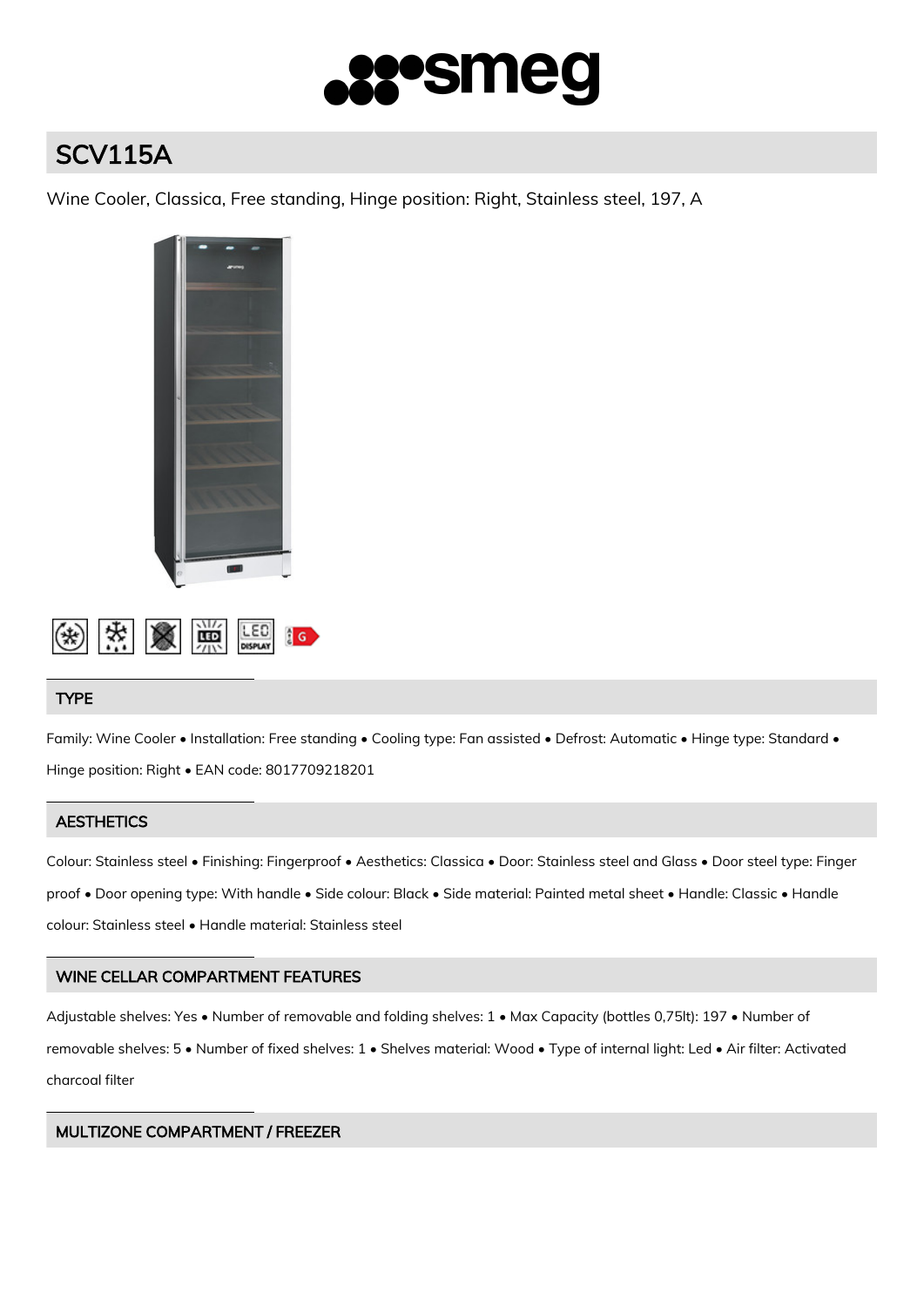#### PROGRAMS/FUNCTIONS

Controls: External, in the lower socket • Control setting: Control buttons • Display: 7 digits LED • Door open alarm: Yes • Control lock: Yes • Temperature Alarm: Yes

#### TECHNICAL FEATURES

Anti-UV door glass: Yes • Adjustable temperature zones: 2 • Adjustable feet: 2 Front • Temperature range: 5-22 °C • Integrated heating element: Yes • Type of temperature control: Electronic • Number of compressors: 1 • Compressor type: Low vibration compressor • Metal panel on the back of the fridge: Metal

#### PERFORMANCE / ENERGY LABEL - REG. 2019

Annual energy consumption: 181 kWh/a • Energy efficiency class: G • Airborne acoustical noise emission class: D • Total net volume: 368 l • Sum of the volumes of the chill compartment(s) and the unfrozen compartment(s): 368 l • Climate class: SN, N, ST • EEI: 179 %

## ELECTRICAL CONNECTION

Electrical connection rating: 200 W • Voltage (V): 220-240 V • Frequency (Hz): 50 Hz

#### ALSO AVAILABLE

#### LOGISTIC INFORMATION

Dimensions of the product HxWxD (mm): 1860x595x595 • Width: 595 mm • Product width with maximum doors opening: 600 mm • Depth without handle: 595 mm • Product depth with handle: 650 mm • Height: 1850 mm • Spacer depth: 25 mm • Product depth with doors open at 90°: 1177 mm • Net weight (kg): 83.000 kg • Gross weight (kg): 85.000 kg